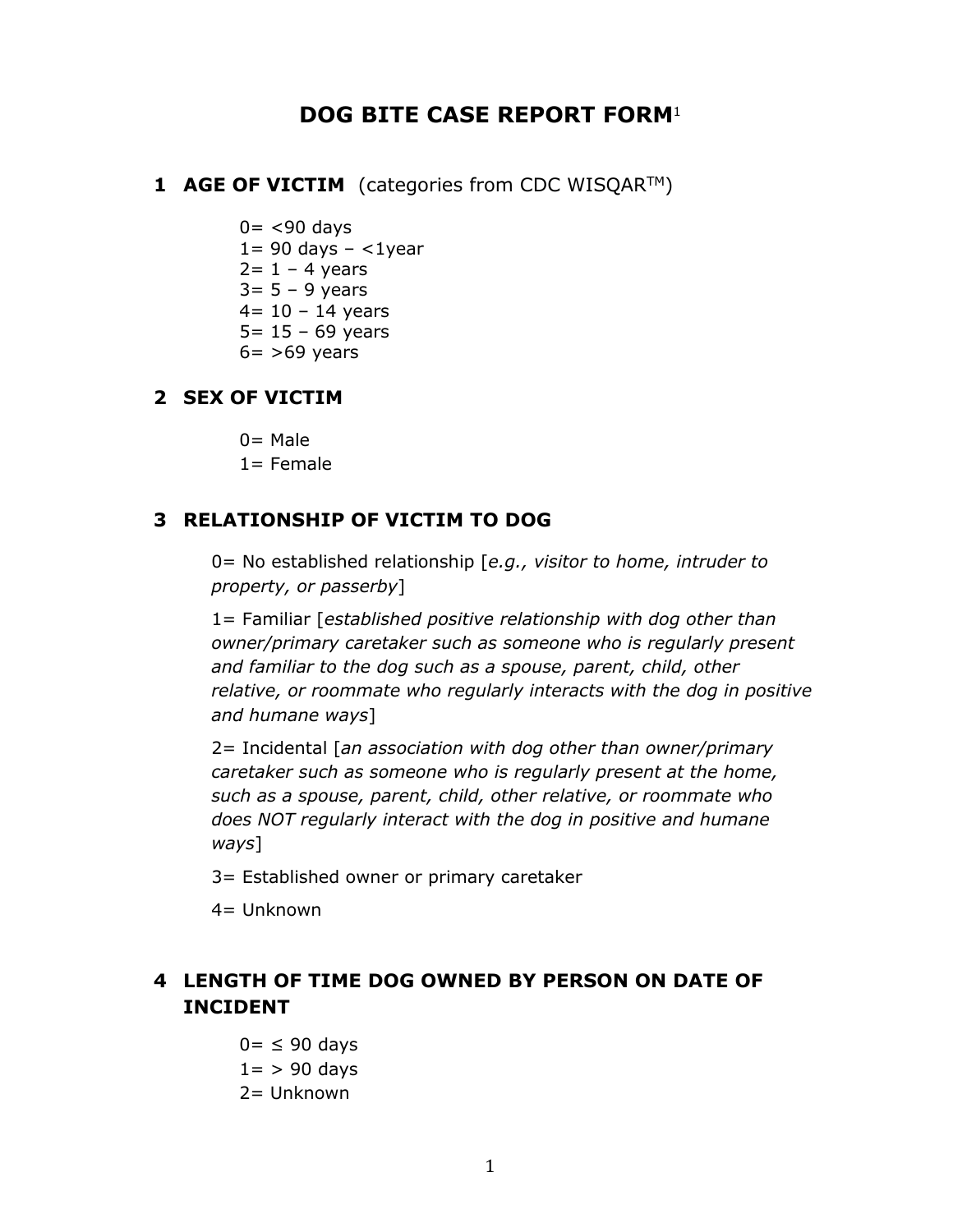### **5 BITE OCCURRED IN PRESENCE OF OWNER OR PRIMARY**

**CARETAKER** (*Presence= human near enough to be able to see and intervene)*

- $0 = No$
- $1 = Yes$
- 2= Unknown

## **6 AT THE TIME OF THE INCIDENT, WAS ANY ABLE-BODIED PERSON NEAR ENOUGH TO BE ABLE TO SEE THE DOG AT THE TIME OF THE BITE AND TO INTERVENE ON BEHALF OF THE VICTIM**

 $0 = No$  $1 = Yes$ 2=Unknown

# **7 DID THE VICTIM'S AGE, OR LIMITED MENTAL OR PHYSICAL CAPACITY CREATE AN INCREASED VULNERABILITY**

0= NO [*victim potentially able to interact appropriately (i.e, victim able to assist in the interaction, perception or communication between a dog and a human, persons ≥13)*]

1= YES [*victim unable to interact appropriately (i.e., children < 5 years of age, cognitive impairment due to age or other mental disability; physical disability, intoxicated, or impaired from drugs, seizures)*]

2= POSSIBLY [*victim possibly unable to interact appropriately (i.e., children aged 5 –12 years or persons with cognitive impairment due to age or other mental disability; physical disability, intoxicated, or impaired from drugs, seizures)*]

 $3=$  Unknown

## **8 WAS THERE EVIDENCE OF ANIMAL ABUSE/NEGLECT OF DOG INVOLVED** (e.g., malnutrition, untreated injuries/disease, physical punishment)

- $0 = No$  $1 = Yes$
- 2= Unknown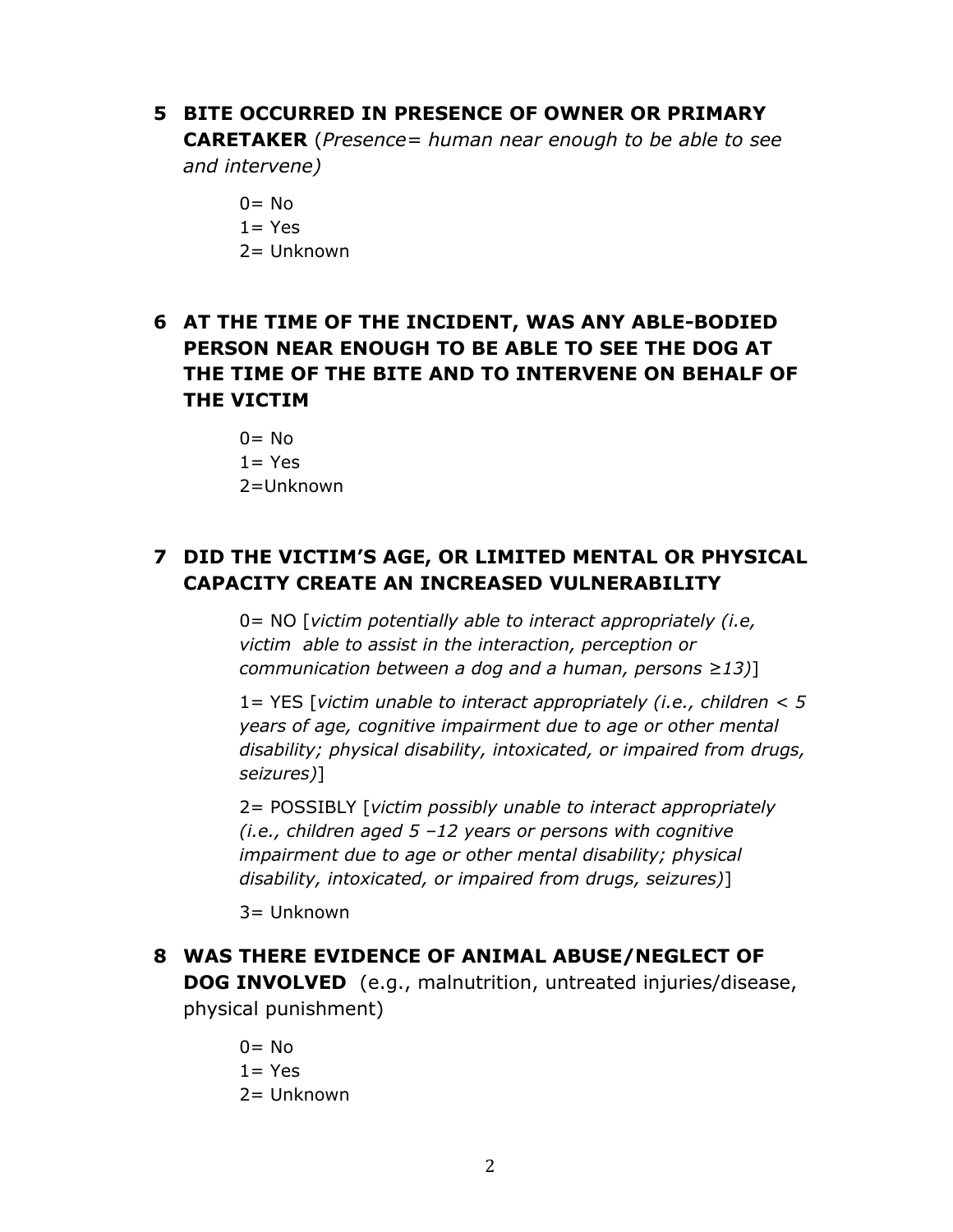## **9 DID THE OWNER PREVIOUSLY MISMANAGE THE DOG IN A WAY AS TO ALLOW THE DOG TO BE A DANGER TO OTHERS**

(e.g., previous bite(s), running at large , previous escape)

 $0 = No$  $1 = Yes$ 

2= Unknown

## **10 CRIMINAL CHARGES FILED AGAINST OWNER / PARENT / CARETAKER IN CONNECTION WITH THE INCIDENT**

 $0=$  No

 $1 = Yes$ 

2= Unknown

### **11 DID THE OWNER MAINTAIN THE DOG AS A RESIDENT DOG OR FAMILY DOG** *(Resident Dog: Dogs whose owners isolate*

*them from regular, positive human interactions. Family Dog:* *Dogs whose owners afford them opportunities to learn appropriate behavior and to interact with humans on a regular basis in positive and humane ways)*

0= Resident dog

 $1=$  Family dog

2= Undetermined [*evidence of human-canine relationship not available or inconclusive*]

### **12 HOW DID OWNER TYPICALLY HOUSE THE DOG**

- 0= Inside home not in isolation
- 1= Indoor/outdoor
- 2= Loose in fenced yard
- 3= Loose in unfenced yard
- 4= Regularly roams loose off owner's property
- 5= Confined in kennel, shed or pen in yard
- $6=$  Chained
- 7= Indoor isolation [e.g., *basement, garage, porch, laundry room, crate*]
- 8= Unknown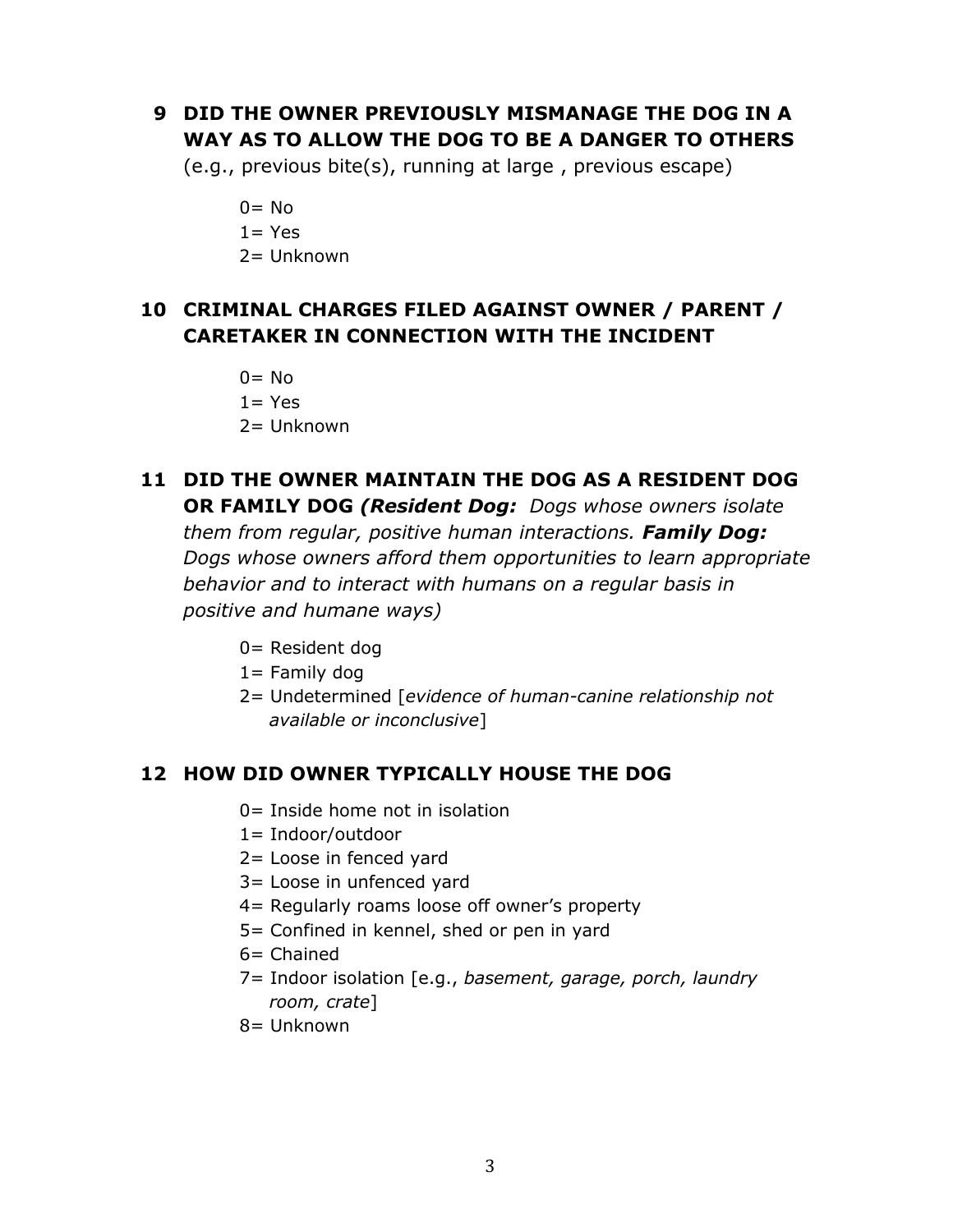### **13 LOCATION OF INCIDENT WITH RESPECT TO PROPERTY WHERE DOG NORMALLY RESIDED**

- $0 = \bigcirc$
- $1 = On$
- 2= Both [*dogs running off property to attack*]
- 3= Unknown

### **IF THE INCIDENT OCCURRED ON THE PROPERTY WHERE THE DOG NORMALLY RESIDED, LENGTH OF TIME DOG HAD RESIDED THERE**

- $0=$   $\leq$  90 Davs  $1=$  > 90 Days
- 2= Unknown
- 3= N/A [*Off property incidents*]

#### **14 NUMBER OF DOGS KNOWN TO HAVE BEEN INVOLVED**

- $0=$  One
- $1 = Two$
- $2=$  Three
- $3=4$  or more
- 4= Unknown

#### **15 GENDER OF DOG(S) INVOLVED**

- $0=$  Male
- $1 =$  Female
- $2=$  Both
- 3= Unknown

#### **16 REPRODUCTIVE STATUS OF DOG(S)**

- 0= Neutered
- $1=$  Intact
- 2= Neutered & intact
- 3= Unknown

#### **BREEDING STATUS OF ANY INTACT DOGS INVOLVED**

- 0 = N/A [*Neutered dogs or intact dogs with none of the below factors present*]
- 1= Intact female, in estrus
- 2= Intact female, pregnant